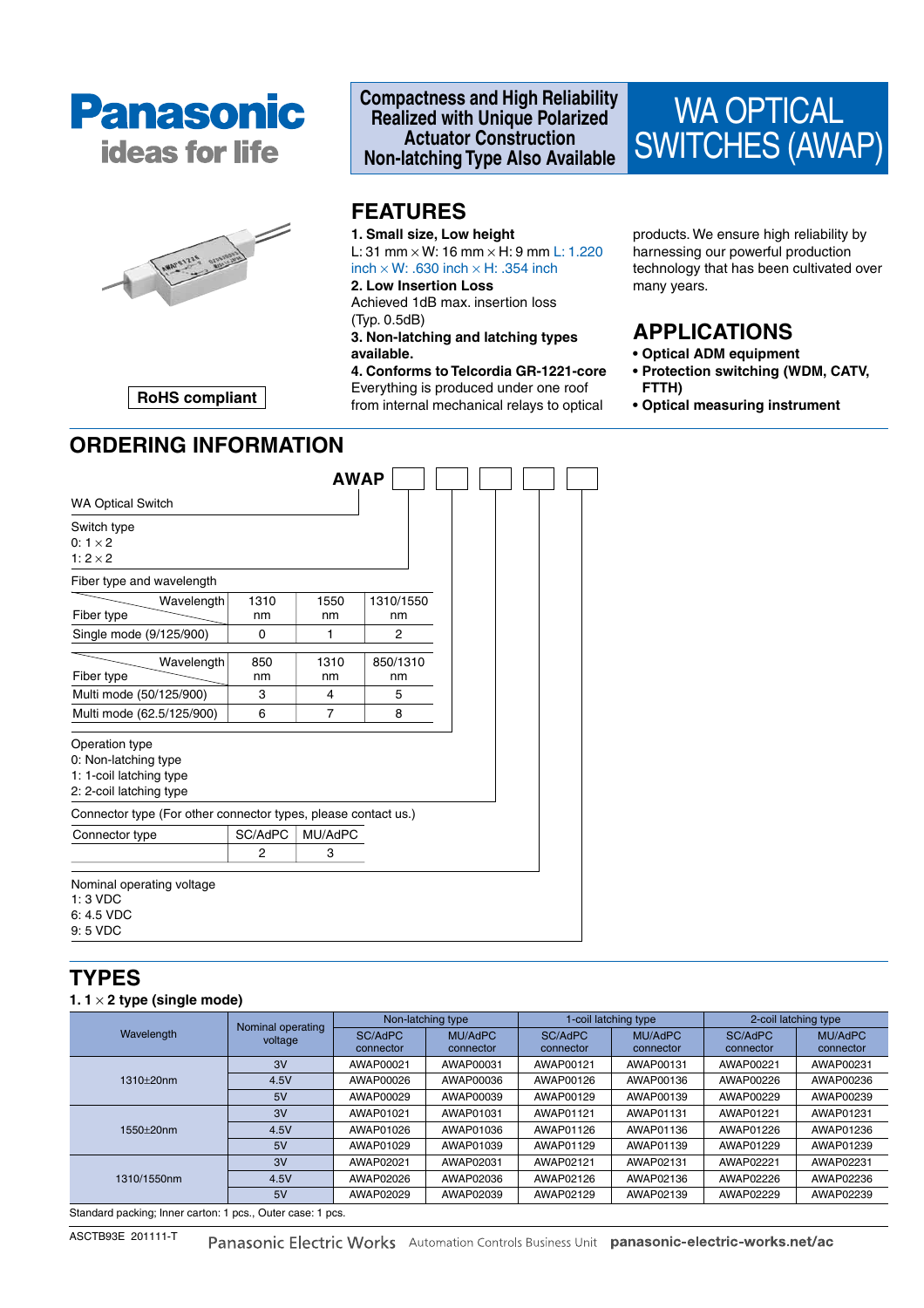# WA (AWAP)

### **2. 1** × **2 type (multi mode)**

|                                                       |            | Nominal operating |                      | Non-latching type    | 1-coil latching type |                      | 2-coil latching type |                      |
|-------------------------------------------------------|------------|-------------------|----------------------|----------------------|----------------------|----------------------|----------------------|----------------------|
| Fiber type                                            | Wavelength | voltage           | SC/AdPC<br>connector | MU/AdPC<br>connector | SC/AdPC<br>connector | MU/AdPC<br>connector | SC/AdPC<br>connector | MU/AdPC<br>connector |
|                                                       |            | 3V                | AWAP03021            | AWAP03031            | AWAP03121            | AWAP03131            | AWAP03221            | AWAP03231            |
|                                                       | 850±20nm   | 4.5V              | AWAP03026            | AWAP03036            | AWAP03126            | AWAP03136            | AWAP03226            | AWAP03236            |
|                                                       |            | 5V                | AWAP03029            | AWAP03039            | AWAP03129            | AWAP03139            | AWAP03229            | AWAP03239            |
|                                                       |            | 3V                | AWAP04021            | AWAP04031            | AWAP04121            | AWAP04131            | AWAP04221            | AWAP04231            |
| Multi mode<br>1310±20nm<br>(50/125/900)<br>850/1310nm |            | 4.5V              | AWAP04026            | AWAP04036            | AWAP04126            | AWAP04136            | AWAP04226            | AWAP04236            |
|                                                       |            | 5V                | AWAP04029            | AWAP04039            | AWAP04129            | AWAP04139            | AWAP04229            | AWAP04239            |
|                                                       |            | 3V                | AWAP05021            | AWAP05031            | AWAP05121            | AWAP05131            | AWAP05221            | AWAP05231            |
|                                                       |            | 4.5V              | AWAP05026            | AWAP05036            | AWAP05126            | AWAP05136            | AWAP05226            | AWAP05236            |
|                                                       |            | 5V                | AWAP05029            | AWAP05039            | AWAP05129            | AWAP05139            | AWAP05229            | AWAP05239            |
|                                                       |            | 3V                | AWAP06021            | AWAP06031            | AWAP06121            | AWAP06131            | AWAP06221            | AWAP06231            |
| 850±20nm                                              |            | 4.5V              | AWAP06026            | AWAP06036            | AWAP06126            | AWAP06136            | AWAP06226            | AWAP06236            |
|                                                       |            | 5V                | AWAP06029            | AWAP06039            | AWAP06129            | AWAP06139            | AWAP06229            | AWAP06239            |
|                                                       |            | 3V                | AWAP07021            | AWAP07031            | AWAP07121            | AWAP07131            | AWAP07221            | AWAP07231            |
| Multi mode<br>(62.5/125/900)                          | 1310±20nm  | 4.5V              | AWAP07026            | AWAP07036            | AWAP07126            | AWAP07136            | AWAP07226            | AWAP07236            |
|                                                       |            | 5V                | AWAP07029            | AWAP07039            | AWAP07129            | AWAP07139            | AWAP07229            | AWAP07239            |
|                                                       |            | 3V                | AWAP08021            | AWAP08031            | AWAP08121            | AWAP08131            | AWAP08221            | AWAP08231            |
|                                                       | 850/1310nm | 4.5V              | AWAP08026            | AWAP08036            | AWAP08126            | AWAP08136            | AWAP08226            | AWAP08236            |
|                                                       |            | 5V                | AWAP08029            | AWAP08039            | AWAP08129            | AWAP08139            | AWAP08229            | AWAP08239            |

Standard packing; Inner carton: 1 pcs., Outer case: 1 pcs.

#### **3. 2** × **2 type (single mode)**

| Wavelength   | Nominal operating<br>voltage | Non-latching type |           | 1-coil latching type |           | 2-coil latching type |           |
|--------------|------------------------------|-------------------|-----------|----------------------|-----------|----------------------|-----------|
|              |                              | SC/AdPC           | MU/AdPC   | SC/AdPC              | MU/AdPC   | SC/AdPC              | MU/AdPC   |
|              |                              | connector         | connector | connector            | connector | connector            | connector |
| $1310+20$ nm | 3V                           | AWAP10021         | AWAP10031 | AWAP10121            | AWAP10131 | AWAP10221            | AWAP10231 |
|              | 4.5V                         | AWAP10026         | AWAP10036 | AWAP10126            | AWAP10136 | AWAP10226            | AWAP10236 |
|              | 5V                           | AWAP10029         | AWAP10039 | AWAP10129            | AWAP10139 | AWAP10229            | AWAP10239 |
| 1550+20nm    | 3V                           | AWAP11021         | AWAP11031 | AWAP11121            | AWAP11131 | AWAP11221            | AWAP11231 |
|              | 4.5V                         | AWAP11026         | AWAP11036 | AWAP11126            | AWAP11136 | AWAP11226            | AWAP11236 |
|              | 5V                           | AWAP11029         | AWAP11039 | AWAP11129            | AWAP11139 | AWAP11229            | AWAP11239 |
| 1310/1550nm  | 3V                           | AWAP12021         | AWAP12031 | AWAP12121            | AWAP12131 | AWAP12221            | AWAP12231 |
|              | 4.5V                         | AWAP12026         | AWAP12036 | AWAP12126            | AWAP12136 | AWAP12226            | AWAP12236 |
|              | 5V                           | AWAP12029         | AWAP12039 | AWAP12129            | AWAP12139 | AWAP12229            | AWAP12239 |

Standard packing; Inner carton: 1 pcs., Outer case: 1 pcs.

#### **4. 2** × **2 type (multi mode)**

| Fiber type                   |            |                              | Non-latching type    |                      | 1-coil latching type |                             | 2-coil latching type |                      |
|------------------------------|------------|------------------------------|----------------------|----------------------|----------------------|-----------------------------|----------------------|----------------------|
|                              | Wavelength | Nominal operating<br>voltage | SC/AdPC<br>connector | MU/AdPC<br>connector | SC/AdPC<br>connector | <b>MU/AdPC</b><br>connector | SC/AdPC<br>connector | MU/AdPC<br>connector |
|                              |            | 3V                           | AWAP13021            | AWAP13031            | AWAP13121            | AWAP13131                   | AWAP13221            | AWAP13231            |
|                              | 850±20nm   | 4.5V                         | AWAP13026            | AWAP13036            | AWAP13126            | AWAP13136                   | AWAP13226            | AWAP13236            |
|                              |            | 5V                           | AWAP13029            | AWAP13039            | AWAP13129            | AWAP13139                   | AWAP13229            | AWAP13239            |
|                              |            | 3V                           | AWAP14021            | AWAP14031            | AWAP14121            | AWAP14131                   | AWAP14221            | AWAP14231            |
| Multi mode<br>(50/125/900)   | 1310±20nm  | 4.5V                         | AWAP14026            | AWAP14036            | AWAP14126            | AWAP14136                   | AWAP14226            | AWAP14236            |
|                              |            | 5V                           | AWAP14029            | AWAP14039            | AWAP14129            | AWAP14139                   | AWAP14229            | AWAP14239            |
|                              |            | 3V                           | AWAP15021            | AWAP15031            | AWAP15121            | AWAP15131                   | AWAP15221            | AWAP15231            |
|                              | 850/1310nm | 4.5V                         | AWAP15026            | AWAP15036            | AWAP15126            | AWAP15136                   | AWAP15226            | AWAP15236            |
|                              |            | 5V                           | AWAP15029            | AWAP15039            | AWAP15129            | AWAP15139                   | AWAP15229            | AWAP15239            |
|                              |            | 3V                           | AWAP16021            | AWAP16031            | AWAP16121            | AWAP16131                   | AWAP16221            | AWAP16231            |
|                              | 850±20nm   | 4.5V                         | AWAP16026            | AWAP16036            | AWAP16126            | AWAP16136                   | AWAP16226            | AWAP16236            |
|                              |            | 5V                           | AWAP16029            | AWAP16039            | AWAP16129            | AWAP16139                   | AWAP16229            | AWAP16239            |
|                              |            | 3V                           | AWAP17021            | AWAP17031            | AWAP17121            | AWAP17131                   | AWAP17221            | AWAP17231            |
| Multi mode<br>(62.5/125/900) | 1310±20nm  | 4.5V                         | AWAP17026            | AWAP17036            | AWAP17126            | AWAP17136                   | AWAP17226            | AWAP17236            |
|                              |            | 5V                           | AWAP17029            | AWAP17039            | AWAP17129            | AWAP17139                   | AWAP17229            | AWAP17239            |
|                              |            | 3V                           | AWAP18021            | AWAP18031            | AWAP18121            | AWAP18131                   | AWAP18221            | AWAP18231            |
|                              | 850/1310nm | 4.5V                         | AWAP18026            | AWAP18036            | AWAP18126            | AWAP18136                   | AWAP18226            | AWAP18236            |
|                              |            | 5V                           | AWAP18029            | AWAP18039            | AWAP18129            | AWAP18139                   | AWAP18229            | AWAP18239            |

Standard packing; Inner carton: 1 pcs., Outer case: 1 pcs.

Note: For other connector types, please contact us.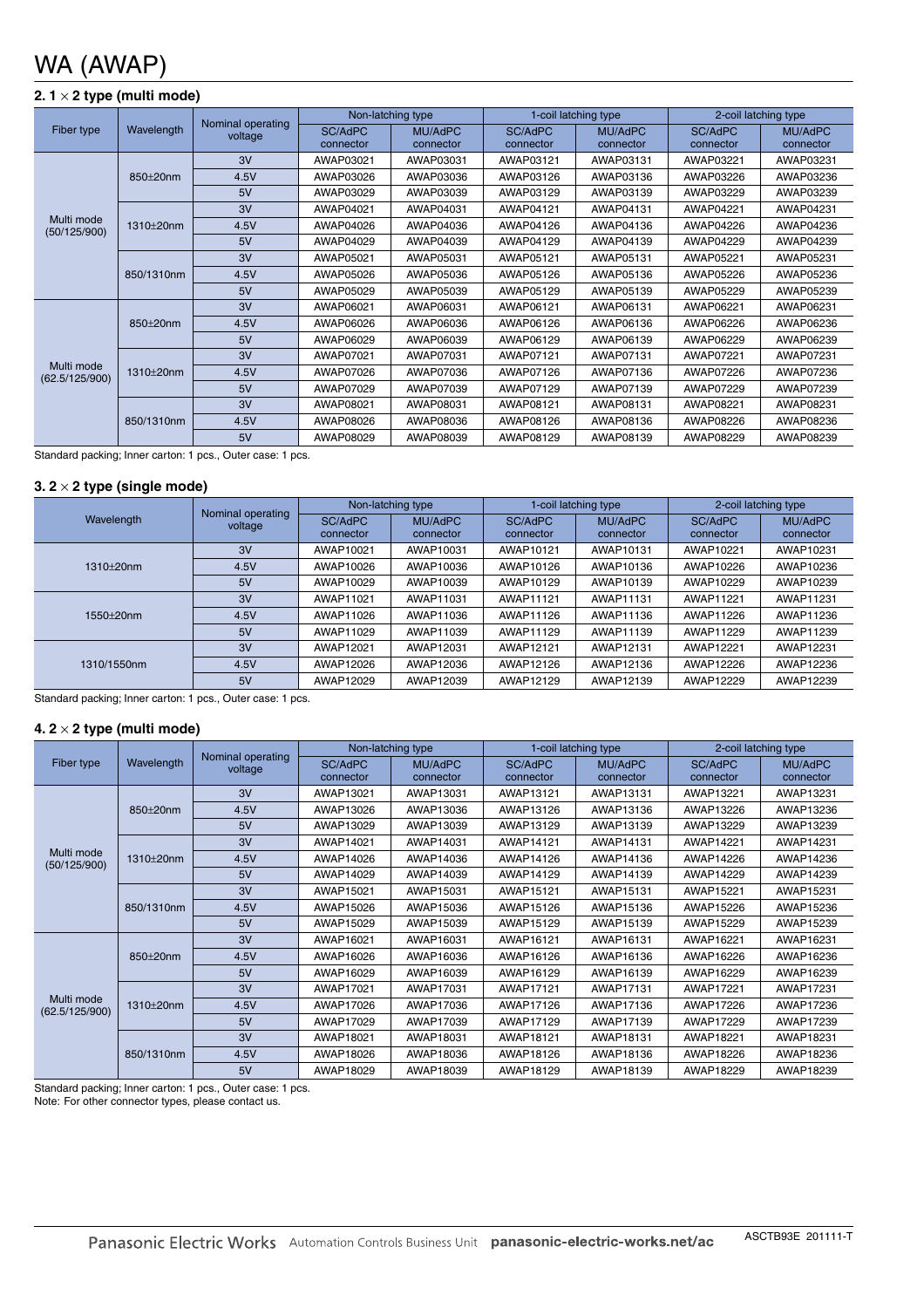# **RATING**

#### **1. Coil data (at 20**°**C 68**°**F)**

| Drive type           | Nominal operating<br>voltage | Nominal operating current<br>$(\pm 10\%)$ | Coil resistance<br>$(\pm 10\%)$ | Nominal operating power | Max. applied voltage                          |
|----------------------|------------------------------|-------------------------------------------|---------------------------------|-------------------------|-----------------------------------------------|
|                      | 3 V DC                       | 83.3 mA                                   | $36\Omega$                      |                         |                                               |
| Non-latching type    | 4.5 V DC                     | 55.5 mA                                   | $81\Omega$                      | 250 mW                  | 130% V DC of the nominal<br>operating voltage |
|                      | 5 V DC                       | 50.0 mA                                   | $100\Omega$                     |                         |                                               |
| 1-coil latching type | 3 V DC                       | 50.0 mA                                   | $60\Omega$                      |                         |                                               |
|                      | 4.5 V DC                     | 33.3 mA                                   | $135\Omega$                     | 150 mW                  |                                               |
|                      | 5 V DC                       | 30.0 mA                                   | $166.7\Omega$                   |                         |                                               |
| 2-coil latching type | 3 V DC                       | 66.7 mA                                   | $45\Omega$                      |                         |                                               |
|                      | 4.5 V DC                     | 44.4 mA                                   | $101.3\Omega$                   | 200 mW                  |                                               |
|                      | 5 V DC                       | 40.0 mA                                   | $125\Omega$                     |                         |                                               |

#### **2. Specifications**

| <b>Item</b>                                                                                      |                                                              |                    | <b>Specifications</b>                                                                                                                                                        |                      |  |  |
|--------------------------------------------------------------------------------------------------|--------------------------------------------------------------|--------------------|------------------------------------------------------------------------------------------------------------------------------------------------------------------------------|----------------------|--|--|
|                                                                                                  |                                                              |                    | Single mode                                                                                                                                                                  | Multi mode           |  |  |
|                                                                                                  | Insertion loss*1                                             |                    | Max. 1.0 dB                                                                                                                                                                  | Max. 1.0 dB          |  |  |
|                                                                                                  | <b>Isolation</b>                                             |                    | Min. 60 dB                                                                                                                                                                   | Min. 50 dB           |  |  |
| Optical<br>characteristics                                                                       | Return loss*1                                                |                    | Min. 50 dB                                                                                                                                                                   | Min. 20 dB           |  |  |
| $P.D.L.**1$                                                                                      |                                                              |                    | Max. 0.1 dB                                                                                                                                                                  |                      |  |  |
| Optical input power                                                                              |                                                              |                    | Max. 100 mW (20 dBm)                                                                                                                                                         | Max. 100 mW (20 dBm) |  |  |
| <b>Expected life</b>                                                                             | Mechanical life                                              |                    | Min. 107 (at 20 $\degree$ C 68 $\degree$ F, at 180 cpm)                                                                                                                      |                      |  |  |
| Mechanical<br>characteristics                                                                    | Vibration resistance                                         | Functional         | 10 to 55 Hz at double amplitude of 0.75 mm (Optical power fluctuation: Max. 1 dB)                                                                                            |                      |  |  |
|                                                                                                  |                                                              | <b>Destructive</b> | 10 to 55 Hz at double amplitude of 1.52 mm                                                                                                                                   |                      |  |  |
|                                                                                                  | Shock resistance<br>(Half-wave pulse of<br>sine wave: 11 ms) | Functional         | Non-latching type: Min. 100 m/s <sup>2</sup> (Optical power fluctuation: 1 dB or less)<br>Latching type: Min. 200 m/s <sup>2</sup> (Optical power fluctuation: 1 dB or less) |                      |  |  |
|                                                                                                  |                                                              | <b>Destructive</b> | Min. 500 m/s <sup>2</sup>                                                                                                                                                    |                      |  |  |
| Electrical<br>Switching time (at $20^{\circ}$ C $68^{\circ}$ F) <sup>*2</sup><br>characteristics |                                                              |                    | Non-latching type: Max. 15 ms (Nominal applied operating voltage)<br>Latching type: Max. 10 ms (Nominal applied operating voltage)                                           |                      |  |  |
| Fiber tensile strength                                                                           |                                                              |                    | 450 g, Tension rate: 0.4 mm/sec, 1 min.                                                                                                                                      |                      |  |  |
| Fiber flexural tensile strength                                                                  |                                                              |                    | 230 g, 5 sec., Tension direction $90^\circ$ (perpendicular with fiber)                                                                                                       |                      |  |  |
| Conditions for operation,<br>Conditions<br>transport and storage                                 |                                                              |                    | Ambient temperature $-40$ to $+70^{\circ}$ C $-40$ to $+158^{\circ}$ F,<br>Humidity 5 to 85% R.H. (Not freezing and condensing at low temperature)                           |                      |  |  |
| Unit weight                                                                                      |                                                              |                    | Approx. 11 g .388 oz (Not including connector)                                                                                                                               |                      |  |  |

Notes: 1. Without connectors' loss. Insertion loss is approx. 0.2 dB per connector. Return loss at connector parts is approx. 50 dB.

2. Oscilloscope waveform of switching characteristic.

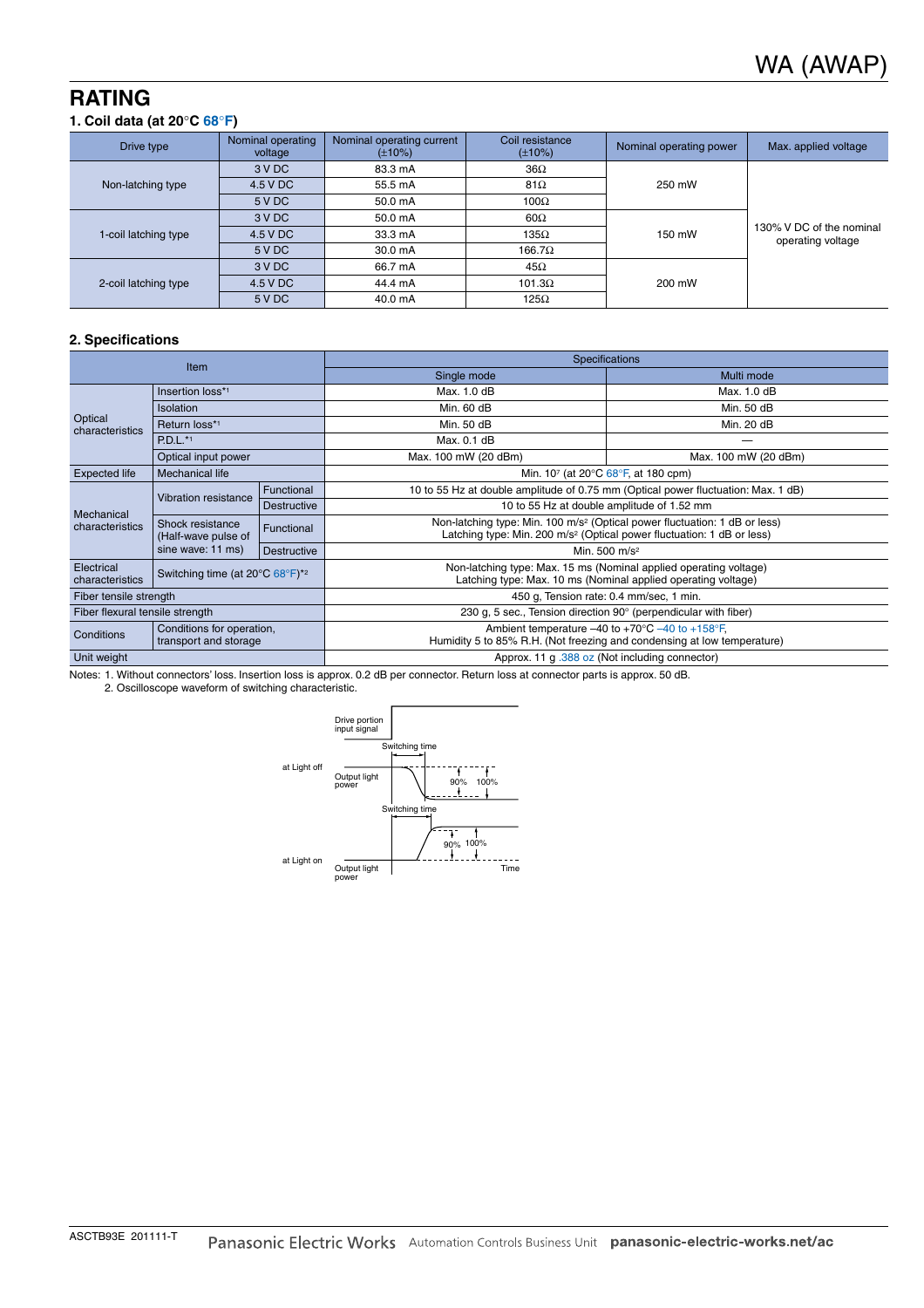# WA (AWAP)





 $\lambda$ 31 Port 2 (Deenergize) Port 1 Port 3 (Energize) Input | Output Port

Deenergized condition (Bottom view)

2

 $2 \times 2$ , 1-coil latching type



Reset condition (Bottom view)





Port  $1 \rightarrow$  Port 2 Port 4  $\rightarrow$  Port 3

Port 1  $\rightarrow$  Port 3 Port  $4 \rightarrow$  Port 2

Reset (Deenergize)

Set (Energize)